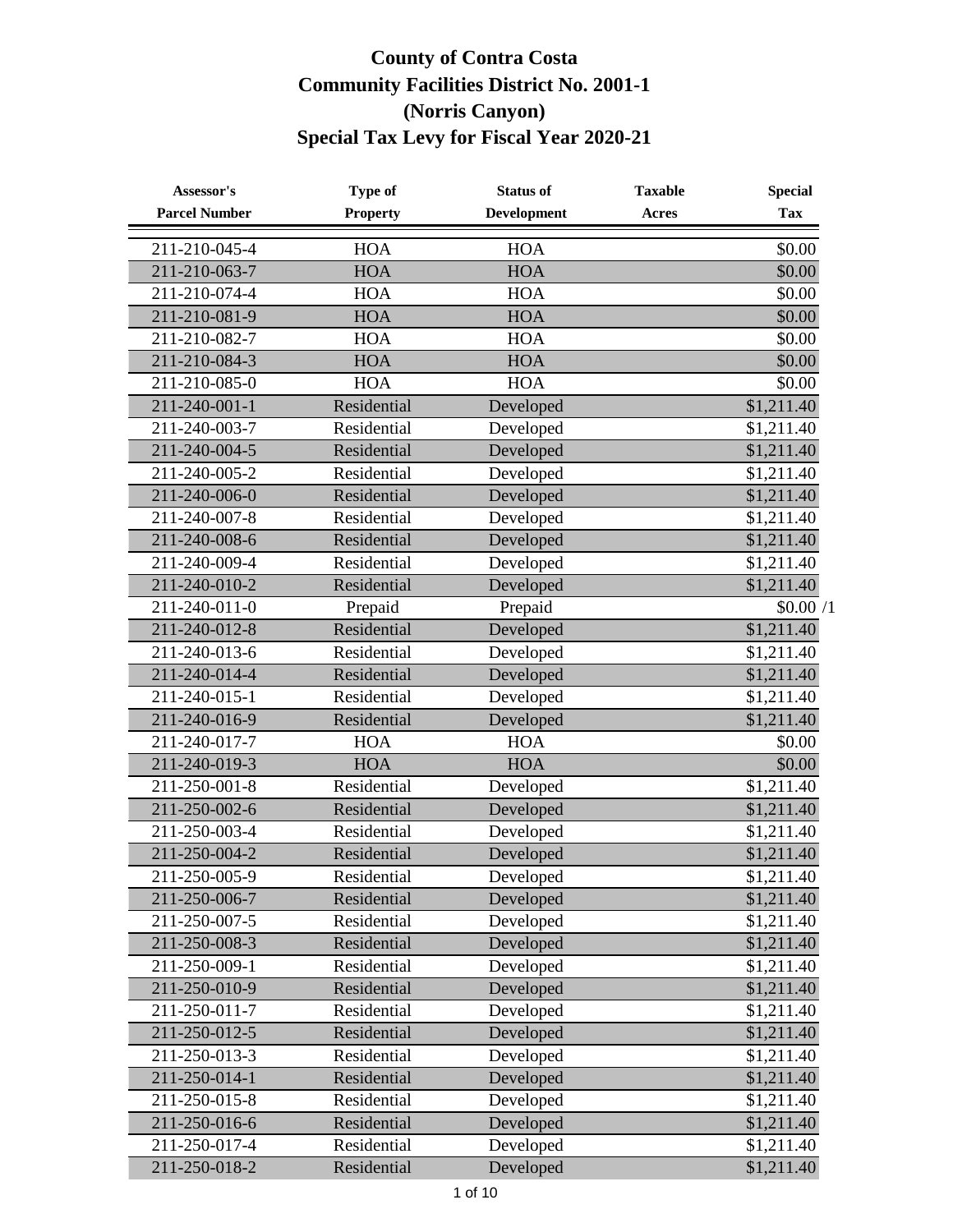| Assessor's           | Type of         | <b>Status of</b>   | <b>Taxable</b> | <b>Special</b>         |
|----------------------|-----------------|--------------------|----------------|------------------------|
| <b>Parcel Number</b> | <b>Property</b> | <b>Development</b> | Acres          | <b>Tax</b>             |
| 211-250-019-0        | Residential     | Developed          |                | \$1,211.40             |
| 211-250-020-8        | <b>HOA</b>      | <b>HOA</b>         |                | \$0.00                 |
| 211-250-021-6        | <b>HOA</b>      | <b>HOA</b>         |                | \$0.00                 |
| 211-250-023-2        | <b>HOA</b>      | <b>HOA</b>         |                | \$0.00                 |
| 211-260-001-6        | Residential     | Developed          |                | \$1,211.40             |
| 211-260-002-4        | Residential     | Developed          |                | \$1,211.40             |
| 211-260-003-2        | Residential     | Developed          |                | \$1,211.40             |
| 211-260-004-0        | Residential     | Developed          |                | \$1,211.40             |
| 211-260-005-7        | Residential     | Developed          |                | \$1,211.40             |
| 211-260-006-5        | Residential     | Developed          |                | \$1,211.40             |
| 211-260-007-3        | Residential     | Developed          |                | \$1,211.40             |
| 211-260-008-1        | Residential     | Developed          |                | $\overline{$1,211.40}$ |
| 211-260-009-9        | Residential     | Developed          |                | \$1,211.40             |
| 211-260-010-7        | Residential     | Developed          |                | \$1,211.40             |
| 211-260-011-5        | Prepaid         | Prepaid            |                | \$0.00/1               |
| 211-260-012-3        | Residential     | Developed          |                | $\overline{$}1,211.40$ |
| 211-260-013-1        | Residential     | Developed          |                | \$1,211.40             |
| 211-260-014-9        | Residential     | Developed          |                | \$1,211.40             |
| 211-260-015-6        | Residential     | Developed          |                | \$1,211.40             |
| 211-260-016-4        | Residential     | Developed          |                | \$1,211.40             |
| 211-260-017-2        | Residential     | Developed          |                | \$1,211.40             |
| 211-260-018-0        | Residential     | Developed          |                | \$1,211.40             |
| 211-260-025-5        | <b>HOA</b>      | <b>HOA</b>         |                | \$0.00                 |
| 211-270-001-4        | Residential     | Developed          |                | \$1,211.40             |
| 211-270-002-2        | Residential     | Developed          |                | \$1,211.40             |
| 211-270-003-0        | Residential     | Developed          |                | \$1,211.40             |
| 211-270-004-8        | Residential     | Developed          |                | \$1,211.40             |
| 211-270-005-5        | Residential     | Developed          |                | \$1,211.40             |
| 211-270-006-3        | Residential     | Developed          |                | \$1,211.40             |
| 211-270-007-1        | Residential     | Developed          |                | \$1,211.40             |
| 211-270-008-9        | Residential     | Developed          |                | \$1,211.40             |
| 211-270-009-7        | Residential     | Developed          |                | \$1,211.40             |
| 211-270-010-5        | Residential     | Developed          |                | \$1,211.40             |
| 211-270-011-3        | Residential     | Developed          |                | \$1,211.40             |
| 211-270-012-1        | <b>HOA</b>      | <b>HOA</b>         |                | \$0.00                 |
| 211-280-001-2        | Residential     | Developed          |                | \$1,211.40             |
| 211-280-002-0        | Residential     | Developed          |                | \$1,211.40             |
| 211-280-003-8        | Residential     | Developed          |                | \$1,211.40             |
| 211-280-004-6        | Residential     | Developed          |                | \$1,211.40             |
| 211-280-005-3        | Residential     | Developed          |                | \$1,211.40             |
| 211-280-006-1        | Residential     | Developed          |                | \$1,211.40             |
| 211-280-007-9        | Residential     | Developed          |                | \$1,211.40             |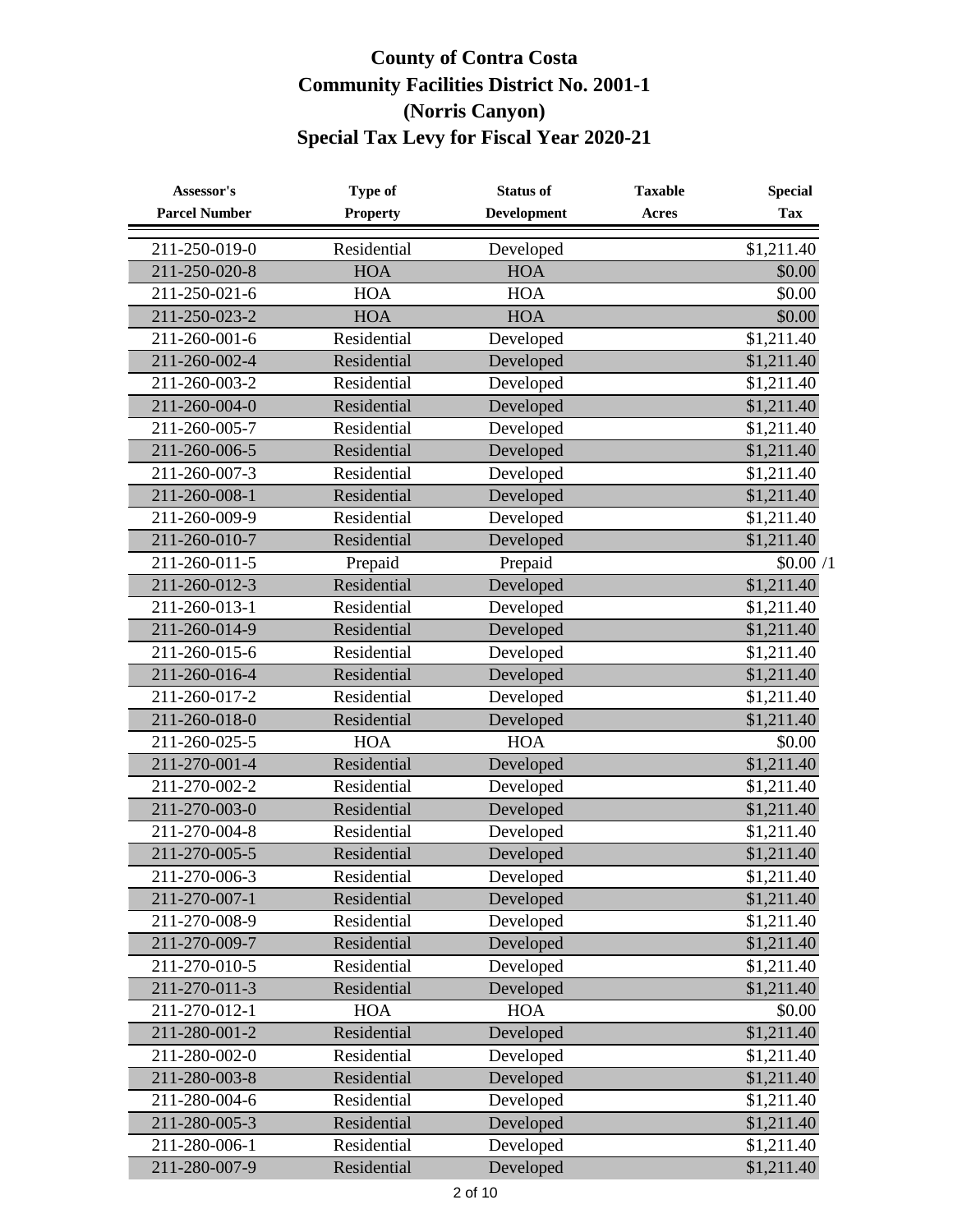| Assessor's           | <b>Type of</b>  | <b>Status of</b>   | <b>Taxable</b> | <b>Special</b> |
|----------------------|-----------------|--------------------|----------------|----------------|
| <b>Parcel Number</b> | <b>Property</b> | <b>Development</b> | Acres          | <b>Tax</b>     |
| 211-280-008-7        | Residential     | Developed          |                | \$1,211.40     |
| 211-280-009-5        | Residential     | Developed          |                | \$1,211.40     |
| 211-280-010-3        | Residential     | Developed          |                | \$1,211.40     |
| 211-280-011-1        | Residential     | Developed          |                | \$1,211.40     |
| 211-280-012-9        | Residential     | Developed          |                | \$1,211.40     |
| 211-280-013-7        | Residential     | Developed          |                | \$1,211.40     |
| 211-280-014-5        | Residential     | Developed          |                | \$1,211.40     |
| 211-280-015-2        | Residential     | Developed          |                | \$1,211.40     |
| 211-280-016-0        | Residential     | Developed          |                | \$1,211.40     |
| 211-280-017-8        | Residential     | Developed          |                | \$1,211.40     |
| 211-280-018-6        | Residential     | Developed          |                | \$1,211.40     |
| 211-280-019-4        | Residential     | Developed          |                | \$1,211.40     |
| 211-280-020-2        | Residential     | Developed          |                | \$1,211.40     |
| 211-280-021-0        | Residential     | Developed          |                | \$1,211.40     |
| 211-280-022-8        | Residential     | Developed          |                | \$1,211.40     |
| 211-280-023-6        | Residential     | Developed          |                | \$1,211.40     |
| 211-280-024-4        | Residential     | Developed          |                | \$1,211.40     |
| 211-280-025-1        | Residential     | Developed          |                | \$1,211.40     |
| 211-280-026-9        | Residential     | Developed          |                | \$1,211.40     |
| 211-280-027-7        | Residential     | Developed          |                | \$1,211.40     |
| 211-280-028-5        | Residential     | Developed          |                | \$1,211.40     |
| 211-280-029-3        | Residential     | Developed          |                | \$1,211.40     |
| 211-280-030-1        | Residential     | Developed          |                | \$1,211.40     |
| 211-280-031-9        | Residential     | Developed          |                | \$1,211.40     |
| 211-280-032-7        | Residential     | Developed          |                | \$1,211.40     |
| 211-280-033-5        | Residential     | Developed          |                | \$1,211.40     |
| 211-280-034-3        | Residential     | Developed          |                | \$1,211.40     |
| 211-280-035-0        | Residential     | Developed          |                | \$1,211.40     |
| 211-280-036-8        | Residential     | Developed          |                | \$1,211.40     |
| 211-280-037-6        | Residential     | Developed          |                | \$1,211.40     |
| 211-280-038-4        | Residential     | Developed          |                | \$1,211.40     |
| 211-280-039-2        | Residential     | Developed          |                | \$1,211.40     |
| 211-290-001-0        | Residential     | Developed          |                | \$1,211.40     |
| 211-290-002-8        | Residential     | Developed          |                | \$1,211.40     |
| 211-290-003-6        | Residential     | Developed          |                | \$1,211.40     |
| 211-290-004-4        | Residential     | Developed          |                | \$1,211.40     |
| 211-290-005-1        | Residential     | Developed          |                | \$1,211.40     |
| 211-290-006-9        | Residential     | Developed          |                | \$1,211.40     |
| 211-290-007-7        | Residential     | Developed          |                | \$1,211.40     |
| 211-290-008-5        | Residential     | Developed          |                | \$1,211.40     |
| 211-290-009-3        | Residential     | Developed          |                | \$1,211.40     |
| 211-290-010-1        | Residential     | Developed          |                | \$1,211.40     |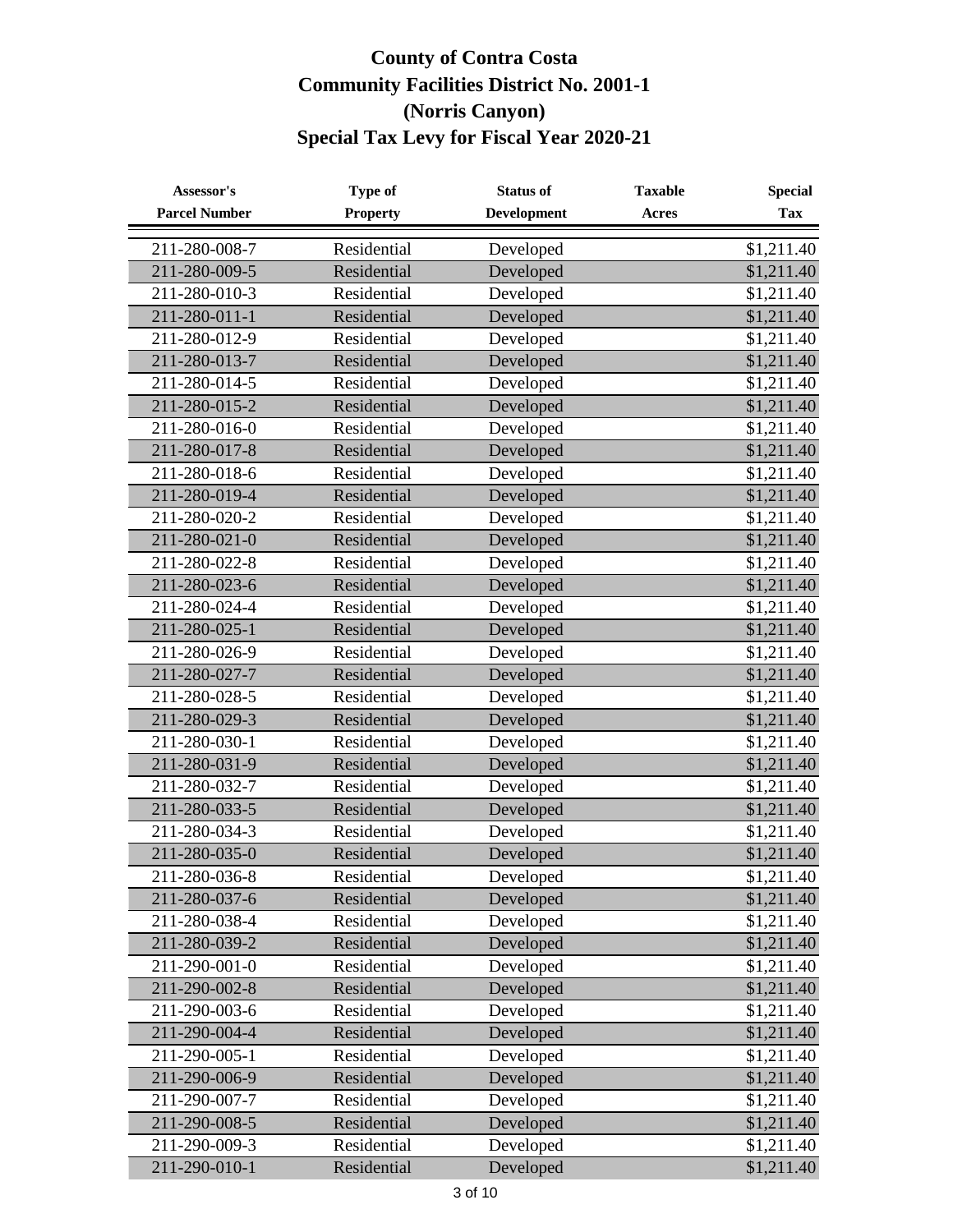| Assessor's           | Type of         | <b>Status of</b>   | <b>Taxable</b> | <b>Special</b> |
|----------------------|-----------------|--------------------|----------------|----------------|
| <b>Parcel Number</b> | <b>Property</b> | <b>Development</b> | <b>Acres</b>   | <b>Tax</b>     |
| 211-290-011-9        | Residential     | Developed          |                | \$1,211.40     |
| 211-290-012-7        | Residential     | Developed          |                | \$1,211.40     |
| 211-290-013-5        | Residential     | Developed          |                | \$1,211.40     |
| 211-290-014-3        | Residential     | Developed          |                | \$1,211.40     |
| 211-290-015-0        | Residential     | Developed          |                | \$1,211.40     |
| 211-290-016-8        | Residential     | Developed          |                | \$1,211.40     |
| 211-290-017-6        | Residential     | Developed          |                | \$1,211.40     |
| 211-290-018-4        | Residential     | Developed          |                | \$1,211.40     |
| 211-290-019-2        | Residential     | Developed          |                | \$1,211.40     |
| 211-290-020-0        | Residential     | Developed          |                | \$1,211.40     |
| 211-300-001-8        | Residential     | Developed          |                | \$1,211.40     |
| 211-300-002-6        | Residential     | Developed          |                | \$1,211.40     |
| 211-300-003-4        | Residential     | Developed          |                | \$1,211.40     |
| 211-300-004-2        | Residential     | Developed          |                | \$1,211.40     |
| 211-300-005-9        | Residential     | Developed          |                | \$1,211.40     |
| 211-300-006-7        | Residential     | Developed          |                | \$1,211.40     |
| 211-300-007-5        | Residential     | Developed          |                | \$1,211.40     |
| 211-300-008-3        | Prepaid         | Prepaid            |                | \$0.00/1       |
| 211-300-009-1        | Residential     | Developed          |                | \$1,211.40     |
| 211-300-010-9        | Residential     | Developed          |                | \$1,211.40     |
| 211-300-011-7        | Residential     | Developed          |                | \$1,211.40     |
| 211-300-012-5        | Residential     | Developed          |                | \$1,211.40     |
| 211-300-013-3        | Residential     | Developed          |                | \$1,211.40     |
| 211-300-014-1        | Residential     | Developed          |                | \$1,211.40     |
| 211-300-015-8        | Residential     | Developed          |                | \$1,211.40     |
| 211-300-016-6        | Residential     | Developed          |                | \$1,211.40     |
| 211-300-017-4        | Residential     | Developed          |                | \$1,211.40     |
| 211-300-018-2        | Residential     | Developed          |                | \$1,211.40     |
| 211-300-019-0        | Residential     | Developed          |                | \$1,211.40     |
| 211-300-020-8        | Residential     | Developed          |                | \$1,211.40     |
| 211-300-021-6        | Residential     | Developed          |                | \$1,211.40     |
| 211-300-022-4        | Residential     | Developed          |                | \$1,211.40     |
| 211-300-023-2        | Residential     | Developed          |                | \$1,211.40     |
| 211-300-024-0        | Residential     | Developed          |                | \$1,211.40     |
| 211-300-025-7        | Residential     | Developed          |                | \$1,211.40     |
| 211-300-026-5        | Residential     | Developed          |                | \$1,211.40     |
| 211-300-027-3        | Residential     | Developed          |                | \$1,211.40     |
| 211-310-001-6        | Residential     | Developed          |                | \$1,211.40     |
| 211-310-002-4        | Residential     | Developed          |                | \$1,211.40     |
| 211-310-006-5        | Residential     | Developed          |                | \$1,211.40     |
| 211-310-007-3        | Residential     | Developed          |                | \$1,211.40     |
| 211-310-008-1        | Residential     | Developed          |                | \$1,211.40     |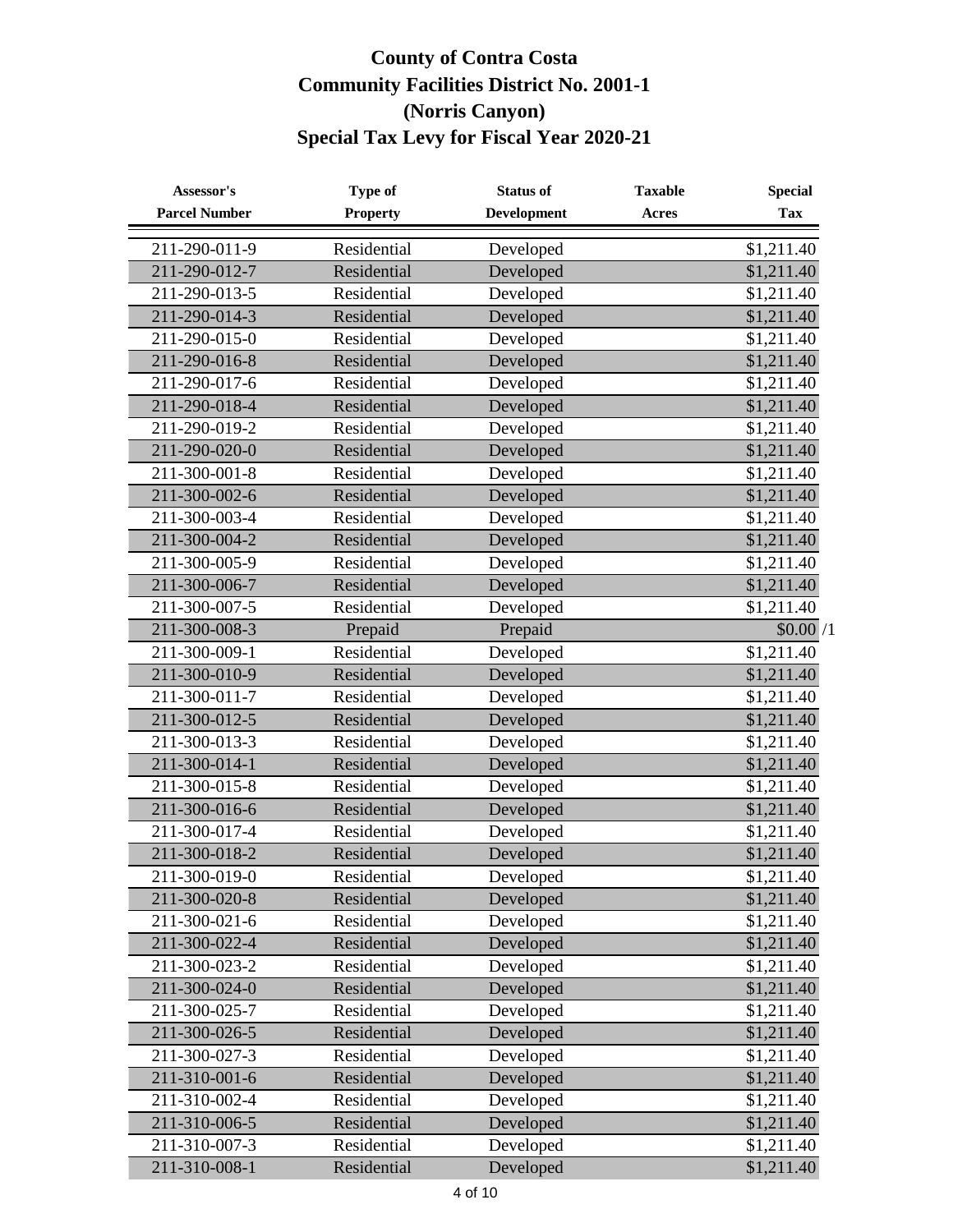| Assessor's            | Type of         | <b>Status of</b>   | <b>Taxable</b> | <b>Special</b>         |
|-----------------------|-----------------|--------------------|----------------|------------------------|
| <b>Parcel Number</b>  | <b>Property</b> | <b>Development</b> | <b>Acres</b>   | <b>Tax</b>             |
| 211-310-009-9         | Prepaid         | Prepaid            |                | \$0.00/1               |
| 211-310-010-7         | Residential     | Developed          |                | $\overline{$1,211.40}$ |
| 211-310-011-5         | Residential     | Developed          |                | \$1,211.40             |
| 211-310-012-3         | Residential     | Developed          |                | \$1,211.40             |
| 211-310-013-1         | Residential     | Developed          |                | \$1,211.40             |
| 211-310-014-9         | Residential     | Developed          |                | \$1,211.40             |
| 211-310-015-6         | Residential     | Developed          |                | \$1,211.40             |
| 211-310-016-4         | Residential     | Developed          |                | \$1,211.40             |
| 211-310-017-2         | Residential     | Developed          |                | \$1,211.40             |
| 211-310-018-0         | Residential     | Developed          |                | \$1,211.40             |
| 211-310-019-8         | Residential     | Developed          |                | \$1,211.40             |
| 211-310-020-6         | Residential     | Developed          |                | \$1,211.40             |
| 211-310-021-4         | Residential     | Developed          |                | \$1,211.40             |
| 211-310-024-8         | <b>HOA</b>      | <b>HOA</b>         |                | \$0.00                 |
| 211-310-026-3         | Residential     | Developed          |                | \$1,211.40             |
| 211-310-027-1         | Residential     | Developed          |                | \$1,211.40             |
| 211-310-028-9         | Residential     | Developed          |                | \$1,211.40             |
| 211-320-001-4         | Prepaid         | Prepaid            |                | \$0.00/1               |
| 211-320-002-2         | Residential     | Developed          |                | \$1,211.40             |
| 211-320-003-0         | Residential     | Developed          |                | \$1,211.40             |
| 211-320-004-8         | Residential     | Developed          |                | \$1,211.40             |
| 211-320-005-5         | Residential     | Developed          |                | \$1,211.40             |
| 211-320-006-3         | Residential     | Developed          |                | \$1,211.40             |
| 211-320-007-1         | Residential     | Developed          |                | \$1,211.40             |
| 211-320-008-9         | Residential     | Developed          |                | \$1,211.40             |
| 211-320-009-7         | Residential     | Developed          |                | \$1,211.40             |
| $211 - 320 - 010 - 5$ | Residential     | Developed          |                | $\overline{1,211.40}$  |
| 211-320-011-3         | Residential     | Developed          |                | \$1,211.40             |
| 211-320-012-1         | Residential     | Developed          |                | \$1,211.40             |
| 211-320-013-9         | Residential     | Developed          |                | \$1,211.40             |
| 211-320-014-7         | Residential     | Developed          |                | \$1,211.40             |
| 211-320-015-4         | Residential     | Developed          |                | \$1,211.40             |
| 211-320-016-2         | Residential     | Developed          |                | \$1,211.40             |
| 211-320-017-0         | Residential     | Developed          |                | \$1,211.40             |
| 211-320-018-8         | Residential     | Developed          |                | \$1,211.40             |
| 211-320-019-6         | <b>HOA</b>      | <b>HOA</b>         |                | \$0.00                 |
| 211-330-001-2         | Residential     | Developed          |                | $\overline{$}1,211.40$ |
| 211-330-002-0         | Residential     | Developed          |                | \$1,211.40             |
| 211-330-003-8         | Residential     | Developed          |                | \$1,211.40             |
| 211-330-004-6         | Residential     | Developed          |                | \$1,211.40             |
| 211-330-005-3         | Residential     | Developed          |                | \$1,211.40             |
| 211-330-006-1         | Residential     | Developed          |                | \$1,211.40             |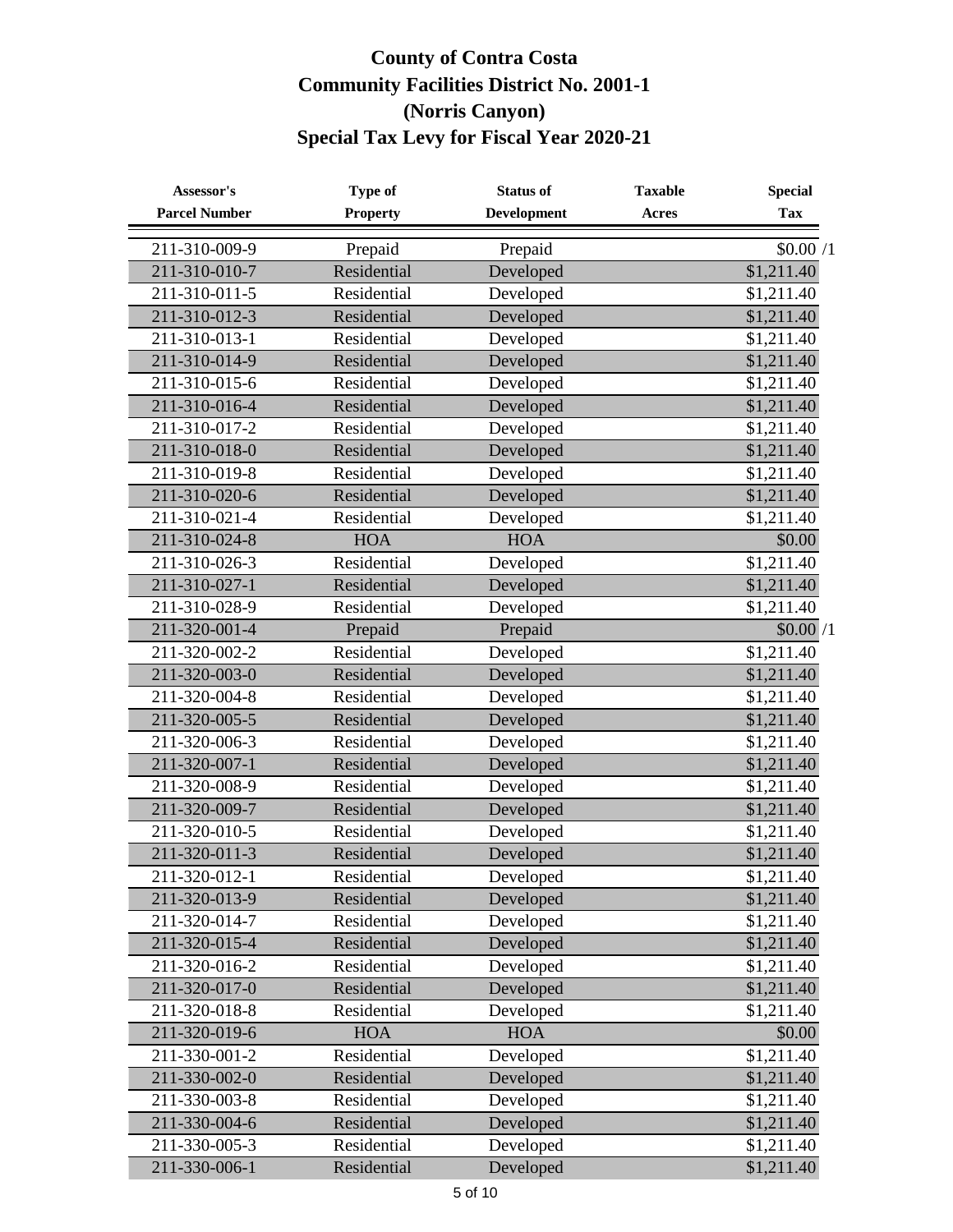| Assessor's           | Type of         | <b>Status of</b>   | <b>Taxable</b> | <b>Special</b> |
|----------------------|-----------------|--------------------|----------------|----------------|
| <b>Parcel Number</b> | <b>Property</b> | <b>Development</b> | <b>Acres</b>   | <b>Tax</b>     |
| 211-330-007-9        | Residential     | Developed          |                | \$1,211.40     |
| 211-330-008-7        | Residential     | Developed          |                | \$1,211.40     |
| 211-330-009-5        | Residential     | Developed          |                | \$1,211.40     |
| 211-330-012-9        | <b>HOA</b>      | <b>HOA</b>         |                | \$0.00         |
| 211-340-001-0        | Residential     | Developed          |                | \$1,211.40     |
| 211-340-002-8        | Residential     | Developed          |                | \$1,211.40     |
| 211-340-003-6        | Residential     | Developed          |                | \$1,211.40     |
| 211-340-004-4        | Residential     | Developed          |                | \$1,211.40     |
| 211-340-005-1        | Residential     | Developed          |                | \$1,211.40     |
| 211-340-006-9        | Prepaid         | Prepaid            |                | \$0.00/1       |
| 211-340-007-7        | Residential     | Developed          |                | \$1,211.40     |
| 211-340-011-9        | Undeveloped     | Public             |                | \$0.00         |
| 211-340-012-7        | Undeveloped     | Public             |                | \$0.00         |
| 211-350-001-7        | Residential     | Developed          |                | \$1,211.40     |
| 211-350-002-5        | Residential     | Developed          |                | \$1,211.40     |
| 211-350-005-8        | Residential     | Developed          |                | \$1,211.40     |
| 211-350-006-6        | Residential     | Developed          |                | \$1,211.40     |
| 211-350-007-4        | Undeveloped     | Undeveloped        |                | \$0.00         |
| 211-350-008-2        | Residential     | Developed          |                | \$1,211.40     |
| 211-350-009-0        | Residential     | Developed          |                | \$1,211.40     |
| 211-350-010-8        | Residential     | Developed          |                | \$1,211.40     |
| 211-350-011-6        | Residential     | Developed          |                | \$1,211.40     |
| 211-350-012-4        | Residential     | Developed          |                | \$1,211.40     |
| 211-350-013-2        | Residential     | Developed          |                | \$1,211.40     |
| 211-350-014-0        | Residential     | Developed          |                | \$1,211.40     |
| 211-350-015-7        | Residential     | Developed          |                | \$1,211.40     |
| 211-350-016-5        | Residential     | Developed          |                | \$1,211.40     |
| 211-350-017-3        | Residential     | Developed          |                | \$1,211.40     |
| 211-350-026-4        | Residential     | Developed          |                | \$1,211.40     |
| 211-350-027-2        | Residential     | Developed          |                | \$1,211.40     |
| 211-360-001-5        | Residential     | Developed          |                | \$1,211.40     |
| 211-360-002-3        | Residential     | Developed          |                | \$1,211.40     |
| 211-360-003-1        | Residential     | Developed          |                | \$1,211.40     |
| 211-360-004-9        | Residential     | Developed          |                | \$1,211.40     |
| 211-360-005-6        | Residential     | Developed          |                | \$1,211.40     |
| 211-360-006-4        | Residential     | Developed          |                | \$1,211.40     |
| 211-360-007-2        | Residential     | Developed          |                | \$1,211.40     |
| 211-360-008-0        | Residential     | Developed          |                | \$1,211.40     |
| 211-360-009-8        | Residential     | Developed          |                | \$1,211.40     |
| 211-360-010-6        | Residential     | Developed          |                | \$1,211.40     |
| 211-360-011-4        | Residential     | Developed          |                | \$1,211.40     |
| 211-360-012-2        | Residential     | Developed          |                | \$1,211.40     |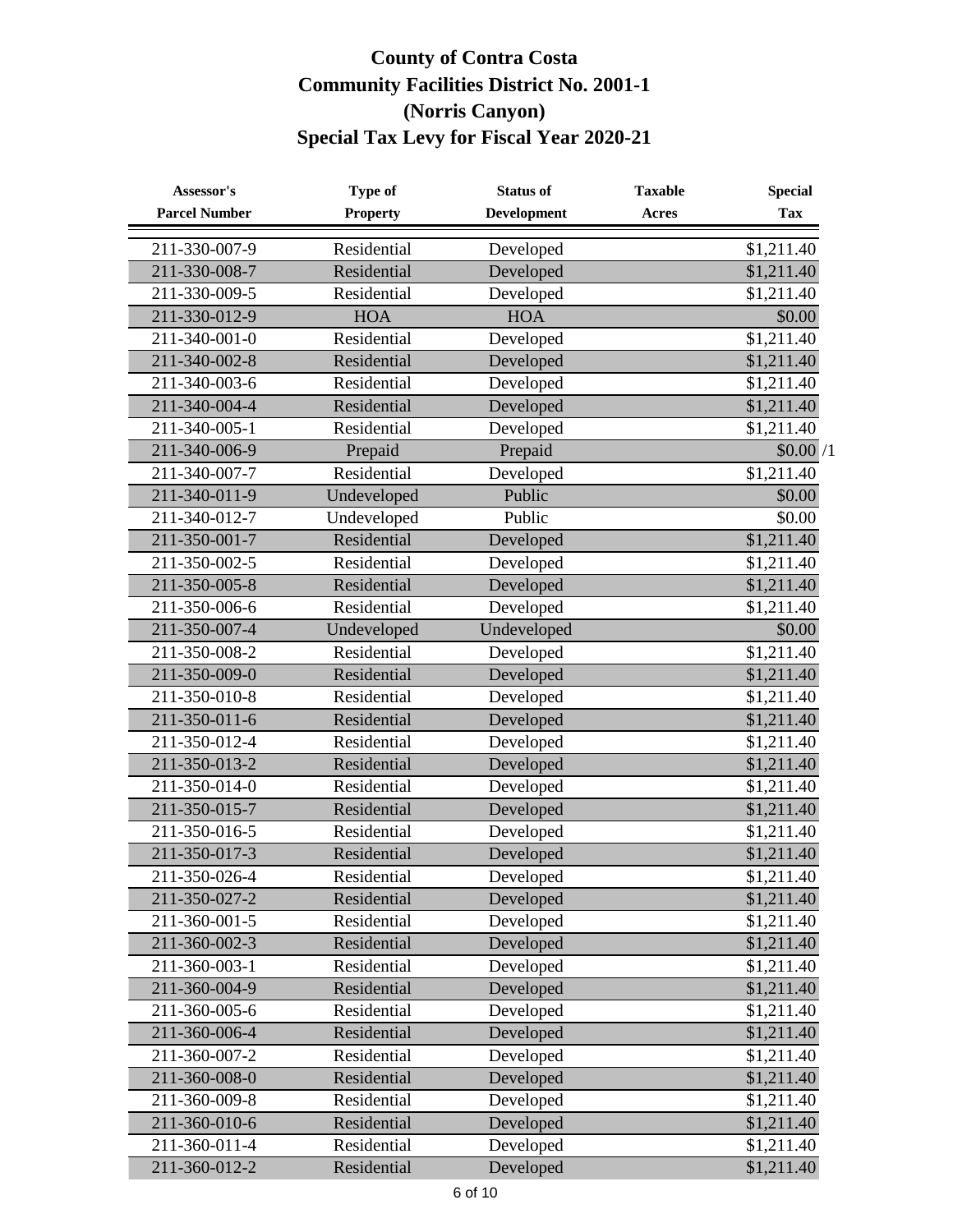| Assessor's            | <b>Type of</b>  | <b>Status of</b>   | <b>Taxable</b> | <b>Special</b> |
|-----------------------|-----------------|--------------------|----------------|----------------|
| <b>Parcel Number</b>  | <b>Property</b> | <b>Development</b> | Acres          | <b>Tax</b>     |
| 211-360-013-0         | Residential     | Developed          |                | \$1,211.40     |
| 211-360-014-8         | Residential     | Developed          |                | \$1,211.40     |
| 211-360-015-5         | Residential     | Developed          |                | \$1,211.40     |
| 211-360-016-3         | Residential     | Developed          |                | \$1,211.40     |
| 211-360-017-1         | Residential     | Developed          |                | \$1,211.40     |
| 211-360-018-9         | Residential     | Developed          |                | \$1,211.40     |
| 211-360-019-7         | Residential     | Developed          |                | \$1,211.40     |
| 211-360-020-5         | Residential     | Developed          |                | \$1,211.40     |
| 211-360-021-3         | Residential     | Developed          |                | \$1,211.40     |
| 211-360-022-1         | Residential     | Developed          |                | \$1,211.40     |
| 211-360-023-9         | Residential     | Developed          |                | \$1,211.40     |
| 211-360-024-7         | Residential     | Developed          |                | \$1,211.40     |
| 211-360-025-4         | Residential     | Developed          |                | \$1,211.40     |
| 211-360-026-2         | Residential     | Developed          |                | \$1,211.40     |
| 211-360-027-0         | Residential     | Developed          |                | \$1,211.40     |
| 211-360-028-8         | Residential     | Developed          |                | \$1,211.40     |
| 211-360-029-6         | Residential     | Developed          |                | \$1,211.40     |
| 211-360-030-4         | Residential     | Developed          |                | \$1,211.40     |
| 211-360-031-2         | Residential     | Developed          |                | \$1,211.40     |
| 211-360-032-0         | Residential     | Developed          |                | \$1,211.40     |
| 211-360-033-8         | Residential     | Developed          |                | \$1,211.40     |
| 211-360-034-6         | Residential     | Developed          |                | \$1,211.40     |
| 211-360-035-3         | Residential     | Developed          |                | \$1,211.40     |
| 211-360-036-1         | Residential     | Developed          |                | \$1,211.40     |
| 211-360-037-9         | Residential     | Developed          |                | \$1,211.40     |
| 211-360-038-7         | Residential     | Developed          |                | \$1,211.40     |
| $211 - 360 - 039 - 5$ | Residential     | Developed          |                | \$1,211.40     |
| 211-360-040-3         | Residential     | Developed          |                | \$1,211.40     |
| 211-360-041-1         | Residential     | Developed          |                | \$1,211.40     |
| 211-360-042-9         | Residential     | Developed          |                | \$1,211.40     |
| 211-360-043-7         | Residential     | Developed          |                | \$1,211.40     |
| 211-360-051-0         | <b>HOA</b>      | <b>HOA</b>         |                | \$0.00         |
| 211-360-052-8         | <b>HOA</b>      | <b>HOA</b>         |                | \$0.00         |
| 211-370-001-3         | Residential     | Developed          |                | \$1,211.40     |
| 211-370-002-1         | Residential     | Developed          |                | \$1,211.40     |
| 211-370-003-9         | Residential     | Developed          |                | \$1,211.40     |
| 211-370-004-7         | Residential     | Developed          |                | \$1,211.40     |
| 211-370-005-4         | Residential     | Developed          |                | \$1,211.40     |
| 211-370-006-2         | Residential     | Developed          |                | \$1,211.40     |
| 211-370-007-0         | Residential     | Developed          |                | \$1,211.40     |
| 211-370-008-8         | Residential     | Developed          |                | \$1,211.40     |
| 211-370-009-6         | Residential     | Developed          |                | \$1,211.40     |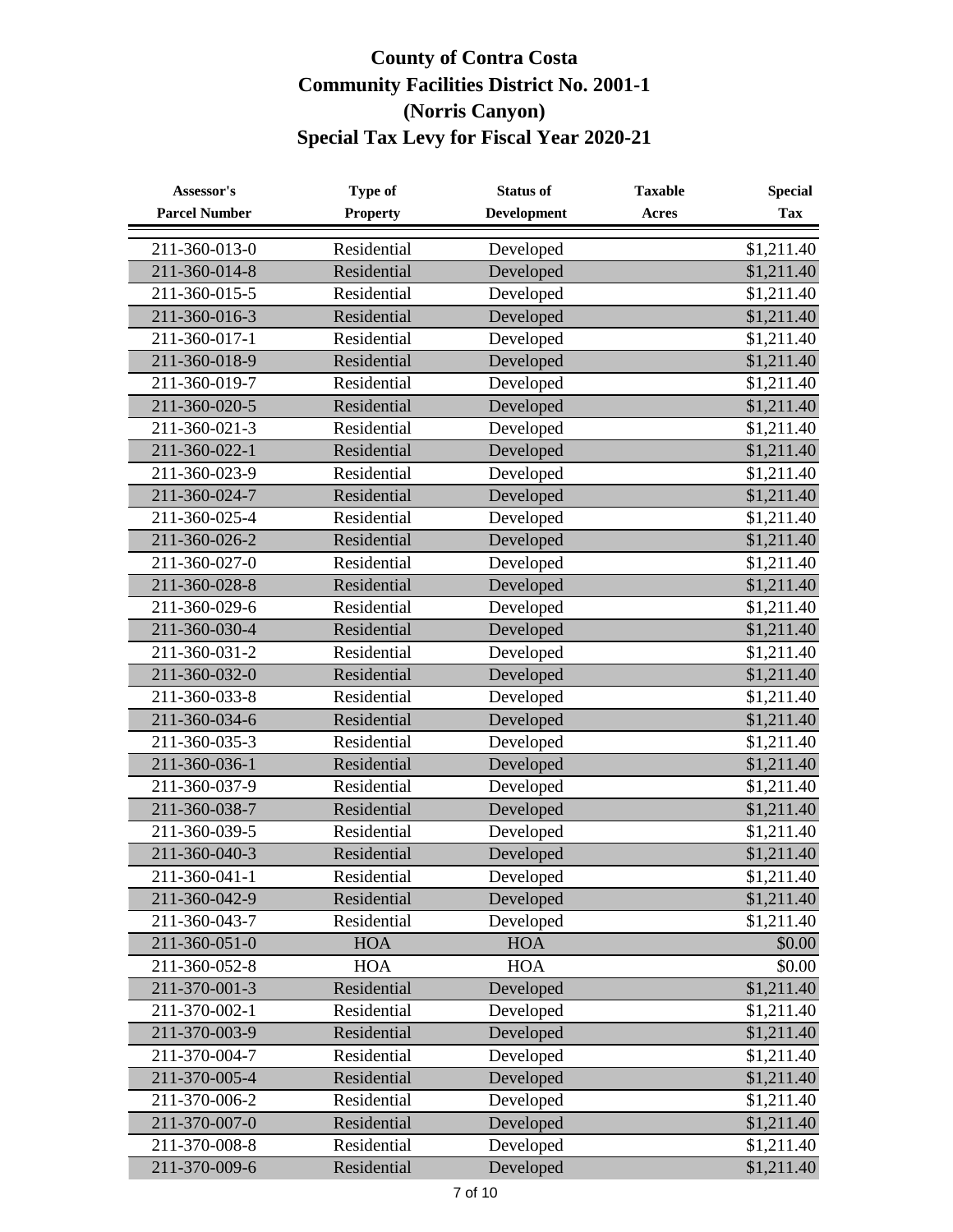| Assessor's            | Type of         | <b>Status of</b>   | <b>Taxable</b> | <b>Special</b> |
|-----------------------|-----------------|--------------------|----------------|----------------|
| <b>Parcel Number</b>  | <b>Property</b> | <b>Development</b> | <b>Acres</b>   | <b>Tax</b>     |
| 211-370-010-4         | Residential     | Developed          |                | \$1,211.40     |
| 211-370-011-2         | Residential     | Developed          |                | \$1,211.40     |
| 211-370-012-0         | Residential     | Developed          |                | \$1,211.40     |
| 211-370-013-8         | Residential     | Developed          |                | \$1,211.40     |
| 211-370-014-6         | Residential     | Developed          |                | \$1,211.40     |
| 211-370-015-3         | Residential     | Developed          |                | \$1,211.40     |
| 211-370-016-1         | Residential     | Developed          |                | \$1,211.40     |
| 211-370-017-9         | Residential     | Developed          |                | \$1,211.40     |
| 211-370-018-7         | Residential     | Developed          |                | \$1,211.40     |
| 211-370-019-5         | Residential     | Developed          |                | \$1,211.40     |
| 211-370-020-3         | Residential     | Developed          |                | \$1,211.40     |
| 211-370-021-1         | Residential     | Developed          |                | \$1,211.40     |
| 211-370-022-9         | Residential     | Developed          |                | \$1,211.40     |
| 211-370-023-7         | Residential     | Developed          |                | \$1,211.40     |
| 211-370-024-5         | Residential     | Developed          |                | \$1,211.40     |
| 211-370-025-2         | Prepaid         | Prepaid            |                | \$0.00/1       |
| 211-370-026-0         | Prepaid         | Prepaid            |                | \$0.00/1       |
| 211-370-027-8         | Residential     | Developed          |                | \$1,211.40     |
| 211-370-028-6         | Residential     | Developed          |                | \$1,211.40     |
| 211-370-029-4         | Residential     | Developed          |                | \$1,211.40     |
| 211-370-030-2         | Residential     | Developed          |                | \$1,211.40     |
| $211 - 370 - 031 - 0$ | Residential     | Developed          |                | \$1,211.40     |
| 211-370-032-8         | Residential     | Developed          |                | \$1,211.40     |
| 211-370-033-6         | Prepaid         | Prepaid            |                | \$0.00/1       |
| 211-370-034-4         | Residential     | Developed          |                | \$1,211.40     |
| 211-370-035-1         | Residential     | Developed          |                | \$1,211.40     |
| 211-370-036-9         | Residential     | Developed          |                | \$1,211.40     |
| 211-370-037-7         | Prepaid         | Prepaid            |                | \$0.00/1       |
| 211-370-038-5         | Prepaid         | Prepaid            |                | \$0.00/1       |
| 211-370-039-3         | Residential     | Developed          |                | \$1,211.40     |
| 211-370-040-1         | Residential     | Developed          |                | \$1,211.40     |
| 211-370-041-9         | Residential     | Developed          |                | \$1,211.40     |
| 211-370-042-7         | Residential     | Developed          |                | \$1,211.40     |
| 211-370-043-5         | Residential     | Developed          |                | \$1,211.40     |
| 211-370-044-3         | Residential     | Developed          |                | \$1,211.40     |
| 211-370-045-0         | Residential     | Developed          |                | \$1,211.40     |
| 211-370-046-8         | Residential     | Developed          |                | \$1,211.40     |
| 211-370-047-6         | Residential     | Developed          |                | \$1,211.40     |
| 211-370-048-4         | Residential     | Developed          |                | \$1,211.40     |
| 211-370-049-2         | Residential     | Developed          |                | \$1,211.40     |
| 211-370-050-0         | Residential     | Developed          |                | \$1,211.40     |
| 211-370-051-8         | Residential     | Developed          |                | \$1,211.40     |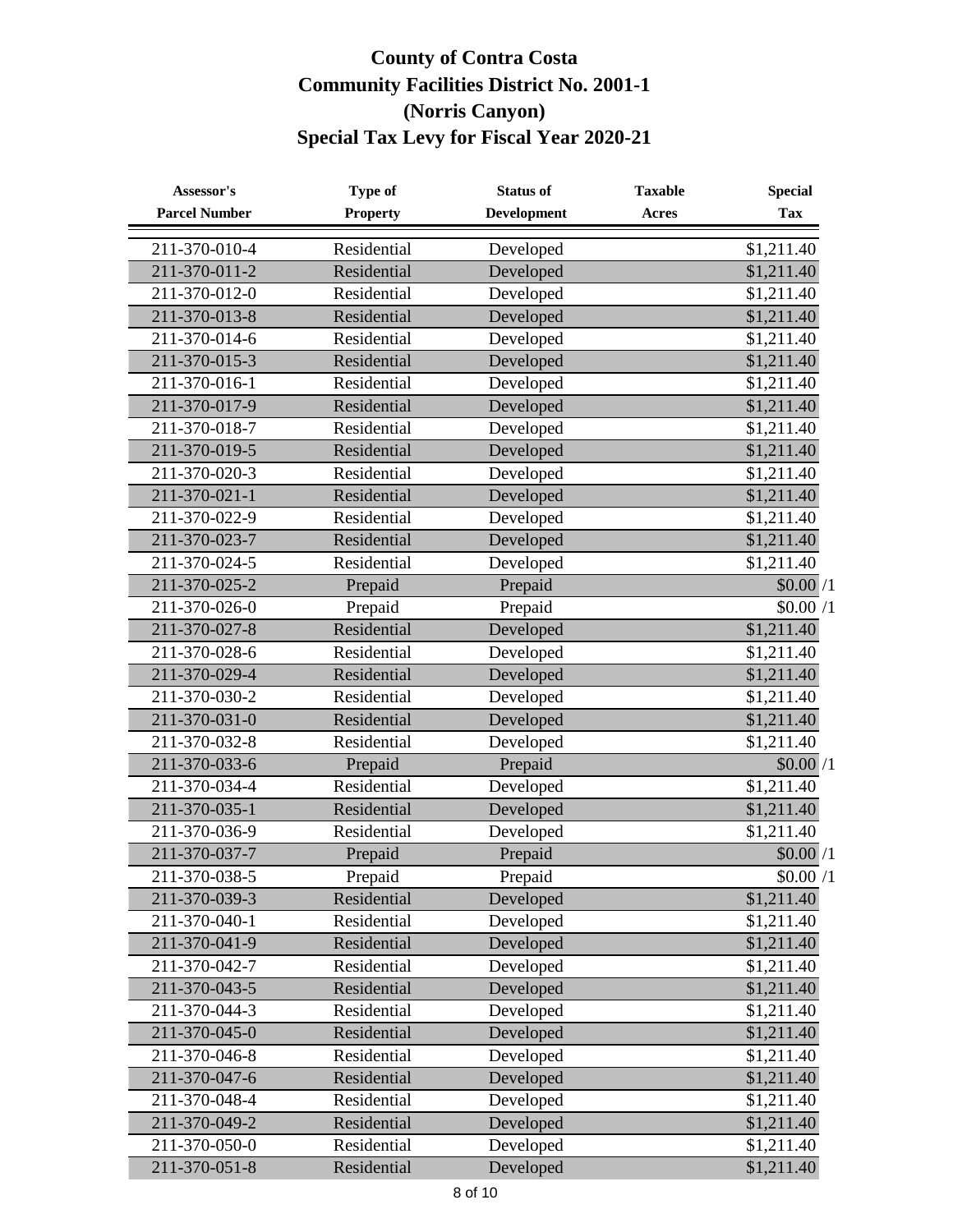| Assessor's           | Type of         | <b>Status of</b>   | <b>Taxable</b> | <b>Special</b>         |
|----------------------|-----------------|--------------------|----------------|------------------------|
| <b>Parcel Number</b> | <b>Property</b> | <b>Development</b> | Acres          | <b>Tax</b>             |
| 211-370-052-6        | Residential     | Developed          |                | \$1,211.40             |
| 211-370-053-4        | Residential     | Developed          |                | $\overline{$}1,211.40$ |
| 211-370-054-2        | Residential     | Developed          |                | \$1,211.40             |
| 211-370-055-9        | Prepaid         | Prepaid            |                | \$0.00/1               |
| 211-370-056-7        | Residential     | Developed          |                | \$1,211.40             |
| 211-370-057-5        | Residential     | Developed          |                | \$1,211.40             |
| 211-370-058-3        | Residential     | Developed          |                | \$1,211.40             |
| 211-370-062-5        | <b>HOA</b>      | <b>HOA</b>         |                | \$0.00                 |
| 211-370-063-3        | <b>HOA</b>      | <b>HOA</b>         |                | \$0.00                 |
| 211-370-069-0        | <b>HOA</b>      | <b>HOA</b>         |                | \$0.00                 |
| 211-380-001-1        | Residential     | Developed          |                | \$1,211.40             |
| 211-380-002-9        | Residential     | Developed          |                | \$1,211.40             |
| 211-380-003-7        | Residential     | Developed          |                | \$1,211.40             |
| 211-380-004-5        | Residential     | Developed          |                | \$1,211.40             |
| 211-380-005-2        | Residential     | Developed          |                | \$1,211.40             |
| 211-380-006-0        | Residential     | Developed          |                | \$1,211.40             |
| 211-380-007-8        | Residential     | Developed          |                | \$1,211.40             |
| 211-380-008-6        | Residential     | Developed          |                | \$1,211.40             |
| 211-380-009-4        | Residential     | Developed          |                | \$1,211.40             |
| 211-380-010-2        | Residential     | Developed          |                | \$1,211.40             |
| 211-380-011-0        | Residential     | Developed          |                | \$1,211.40             |
| 211-380-012-8        | Residential     | Developed          |                | \$1,211.40             |
| 211-380-013-6        | Residential     | Developed          |                | \$1,211.40             |
| 211-380-014-4        | Residential     | Developed          |                | \$1,211.40             |
| 211-380-015-1        | Residential     | Developed          |                | \$1,211.40             |
| 211-380-016-9        | Residential     | Developed          |                | \$1,211.40             |
| 211-380-017-7        | Residential     | Developed          |                | \$1,211.40             |
| 211-380-018-5        | Residential     | Developed          |                | \$1,211.40             |
| 211-380-019-3        | Residential     | Developed          |                | \$1,211.40             |
| 211-380-020-1        | Residential     | Developed          |                | \$1,211.40             |
| 211-380-021-9        | Residential     | Developed          |                | \$1,211.40             |
| 211-380-022-7        | Residential     | Developed          |                | \$1,211.40             |
| 211-380-023-5        | Residential     | Developed          |                | \$1,211.40             |
| 211-380-024-3        | Residential     | Developed          |                | \$1,211.40             |
| 211-380-025-0        | Residential     | Developed          |                | \$1,211.40             |
| 211-380-027-6        | Residential     | Developed          |                | \$1,211.40             |
| 211-380-028-4        | Residential     | Developed          |                | \$1,211.40             |
| 211-380-029-2        | Prepaid         | Prepaid            |                | \$0.00/1               |
| 211-380-030-0        | Residential     | Developed          |                | \$1,211.40             |
| 211-380-031-8        | Residential     | Developed          |                | \$1,211.40             |
| 211-380-032-6        | Residential     | Developed          |                | \$1,211.40             |
| 211-380-033-4        | Residential     | Developed          |                | \$1,211.40             |